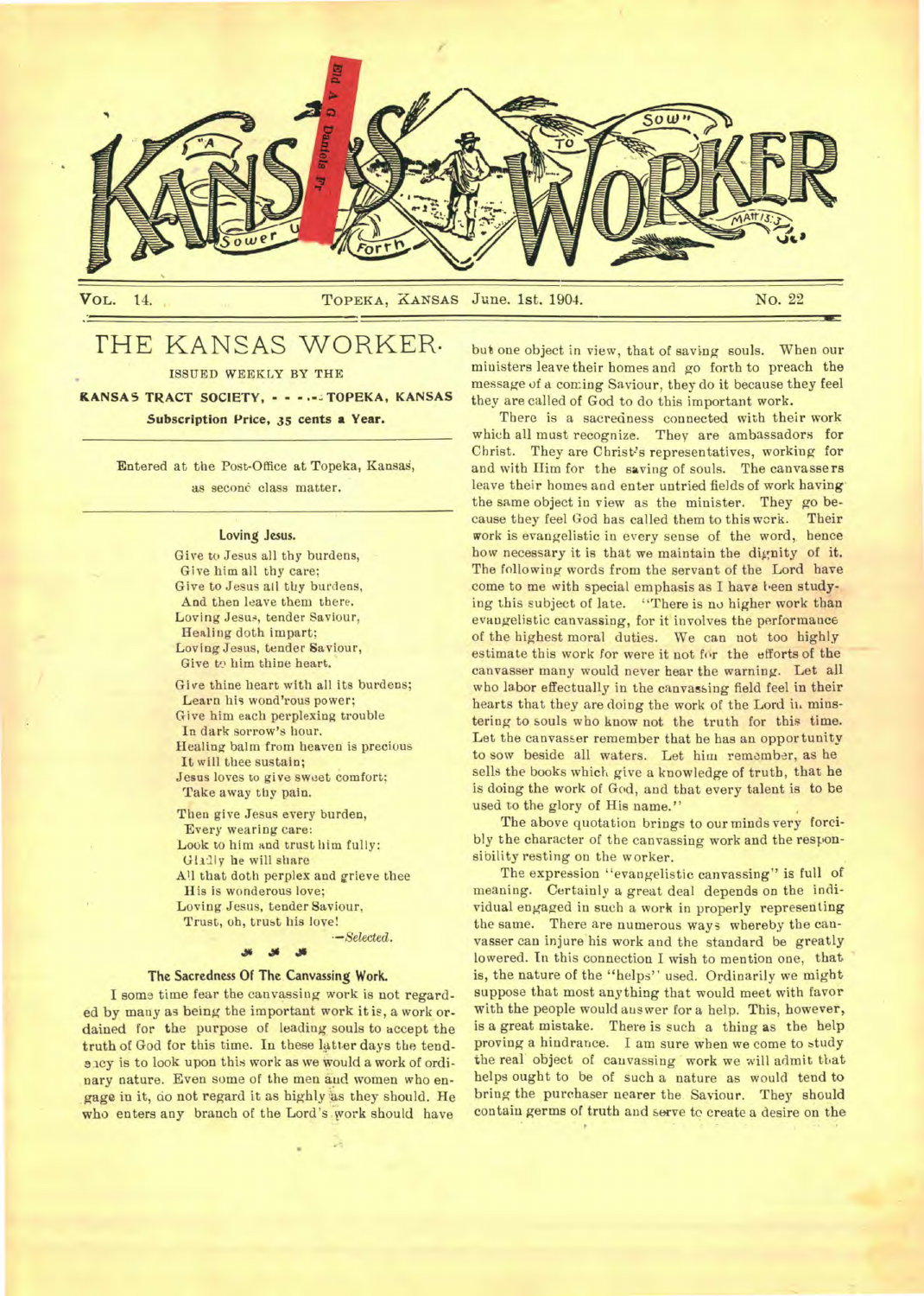part of the individual for more literature of a like nature.

In talking this matter over with a good brother a few days ago he related a very interesting experience. He said he was vorking for that splendid book, 'Bible Readings." He entered **a** very nice home and secured the lady's order for the best binding. He then introduced the little books "Best Stories" and "Gospel Primer." These books suited the lady very much and she purchased a copy of each for her children. The brother then took from his grip a cake of soap and offered it for sale. The lady refused to buy and told him she bad taken him for a christian gentleman engaged in the noble work of scattering good literature, but she was disappointed in that he had proved to be a soap peddler. The brother said he then fully realized that it made a difference as to the kind of helps our workers should take in connection with the books containing the message. Our work is too sacred, our time to work too short for our laborers to engage in the sale of any thing that does not contain the light of the truth for this time. The Lord has spoken to us very distinctly on this subject.

"My heart aches as I see those who profess to be looking for the Saviour, devoting their time and talents to circulate books that contain nothing concerning the special truths for this time,- books of narrative, books of biography, books of men's theories and speculations. The world is full of such books. They can be had everywhere ;but how can the followers of Christ engage in so common a work, when there is a crying need for God's truth on every band? It is not our mission to circulate such works. There are thousands of others to do this, who as yet have not sufficient knowledge of anything better. We have a definite mission, and we should not turn from it to side-issues. Men and means are not to be employed in bringing before the people books that have no bearing on the present truth." Manual for Canvassers, p. 48.

*—To be continued.* 

×

Jas. Cochran.

#### **.35**

#### **The Novel Reading** Mania.

More than nine-tenths of the books taken from public libraries are books of fiction. The novel-reading mania has become a form of mental dissipation which, in its baneful influence, rivals the intemperance evil itself. As a people holding advanced truth for this time, we have no right to remain silent any longer in reference to this subject. For this reason we have issued the June Life Boat as a special anti-fiction number. It not only endeavors to create a love for the Bible and other wholesome readings, but shows the real cause of this withering curse.

Among those who have contributed timely articles for this number are: W. S. Sadler, Mrs. M. C. Wilcox, Mrs. E. E. Kellogg, Mrs. E. H. Whitney, and many others. We oelieve it is the most valuable publication ever issued on this subject. Pastors of other churches, Sunday-school teachers, and educators will all appreciate it, and it will lead them to look to us for truth on other subjects. Do not let this oppor unity go by. Or**der** a liberal quant ty. They will be supplied at two cents each. Address, The Life Boat, Hinsdale, Ill.

#### \* \* \*

### Field Reports.

#### **Paola.**

**The work is onward here at Paola. "Ne have begun**  a campaign with **the** *Family Bible Teacher* **and now** we have about one hundred and thirty readers. The work is moving nicely but not altogether without opposition on the part of some of the resident minisiters. Notwithstanding **the work in** the country, the interest increases instead of decreases, and we go forth with tbe truth for this time realizing that if God be with us no one can **be against** us.

Using **the** *Family Bible Teacher is* an excellent way of reaching all classes, a very small per cent refusing to read. We could use to a very great advantage here quite a number of our denominational papers, as Signs, Reviews, Instructers, Little Friends, etc. Any one having back numbers of these papers he is not using in missionary work, can help the work in this new field by sending a few to the address below. Send them with your prayers for the message here.

> C. E. Peckover, Paola, Kansas. **.11 ..111 Lawrence.**

I wish to express my **appreciation of the weekly visits of our little conference paper, the WORKER. It is** so full of just the news that delight one to read,- what the Lord has done through his servents in the state.

Since the Union Conference I have labored at Glen Elder where the Lord blessed in raising up a nice little company to honor his name. It is expected this company will soon be organized into a church. 1 have also spent some time at Hiawatha,and find the Lord has given souls for the hire of those who labored there, and still a good interest is manifested among those not of. the faith to hear the message.

I have moved to Lawrence, and in company with Bro. Easley and others we are doing what we can in creating interest in tie truth, and preparing for o tent effort. We ask the prayers of the dear brethren throughout the state for the success of the work here.

L. F. Trubev.

#### **A A**

### **Kansas City, Kansas.**

In our work here we are realizing much of God's blessing. Among other things we are distributing **one**  thousand copies of the Family Bible Teacher each week. This work, we are glad to say, is not depending upon the workers here, but the church members are largely carrying the work, and they are getting much good from it. "A working church is a living church."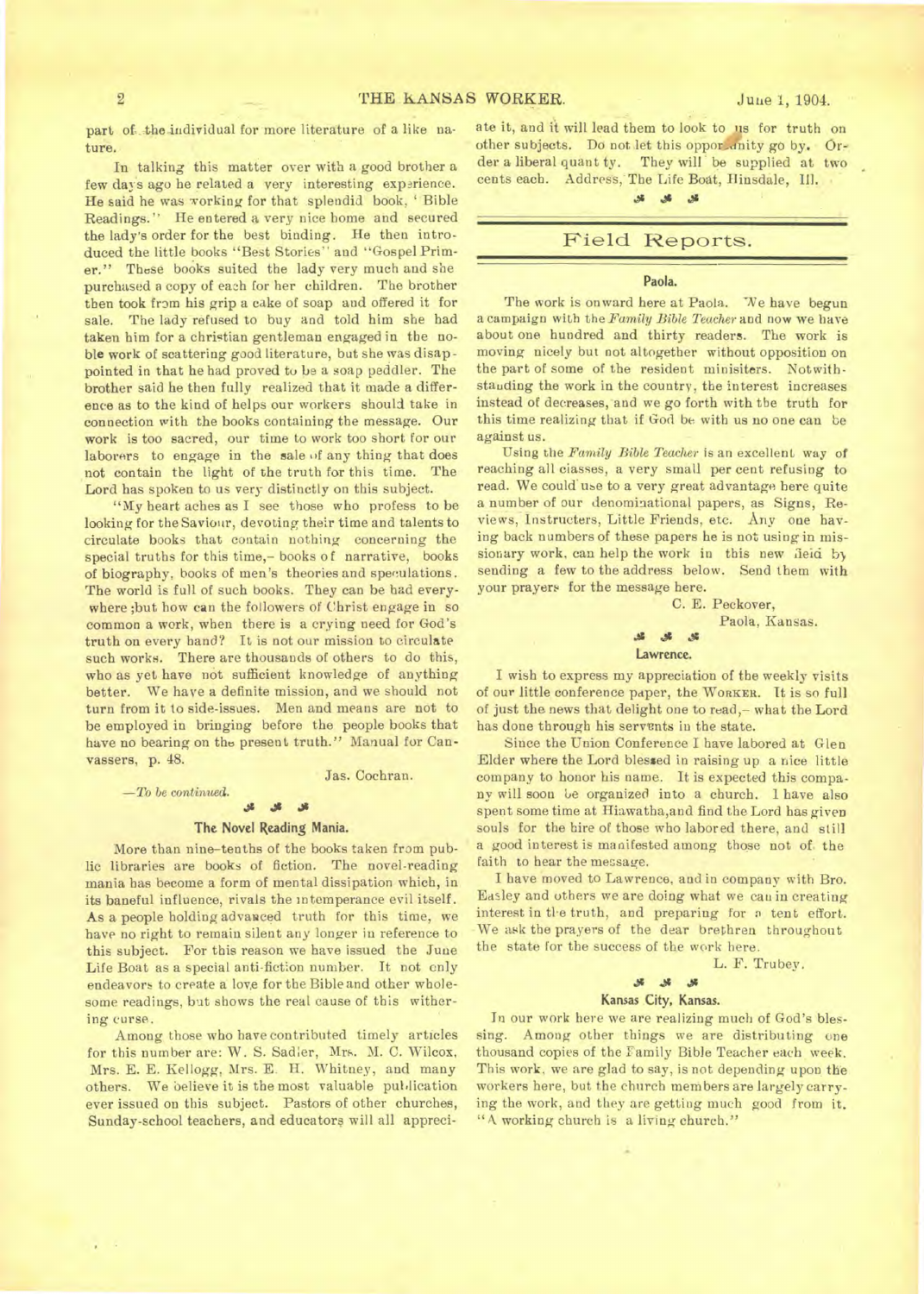We are holding meetings for the public every. Sunday evening with much interest shown, and we believe good results will follow. Some are now taking their stand for the truth. Four were baptized Sabbath, May 14, and others will be soon.

Owing to failing health, Sr. Mary Doan is obliged to leave the work for a time and we are sorry to lose her help. Sr. Mary Edwards has taken up work here and finds homes open, ready to hear the truth. We are thankful to the Lord for His blessings.

> .as **Moline.**

J. W. Norwood.

In my work last week I met a gentleman who when I had shown him my book, said "Were not you arcund here last year?" I replied in the affirmative. He: "You are representing the Advent Publishing House." I replied: "Yes." After looking at the book a little, and asking a few questions , he gave me an order for the book without my soliciting his order. He then told me that he subscribed for one of our papers a few years ago, called the *Signs Of The Times,* and that it was the best parer be ever had taken. He also said that he had often thought he would subscribe again,but failed to do so. I afterwards learned that Bro. Perry Phillips had taken his subscription for six months.

#### J. W. Wilson.

#### **.3( .11 J1**  Bellaire.

In answer to the prayers that have been sent up to God I was permitted to work this week. And I can thank God from the bottom of my heart for what he has done for me. After the clouds pass, the sun shines. I am of good courage in the Lord. I have passed through some trials this week but the Lord has come out ahead. I did not think it best to start out last Monday, for my feet were not fully well, but as I had promised the Lord that I would go if I was able, I started. Well the devil met me and made my feet worse for a while. I stopped.hesitatirg whether to go any further or not. The thought quickly flashed over my mind, what I had promised. I then went straight ahead and so you see what a victory was won. *W* m. Morey.

#### $\mathbf{A}$ **.11**

#### Junction City.

The Lord has greatly blessed us the last week. Some people did not have the money last week but will have it this week, so I have eight orders to be delivered this week.

Some people are very glad to get the books. Some told me it was the best book that they had ever read, and that they saw things in it that they had never thought of before. Last week was the most precious of all.

I will never regret that I entered the canvassing work. It is so nice to work for the Master. I have had so many precious experiences since I have entered this work. I always look forward with joy to recieve the **KANSAS WORKER.** The first thing that I look for **is** how

the other workers are getting along. I just love to hear froni them.

One lady asked me the other day if my book was a Seventh-day Adventist book. She said, "Then I surely want it, because I have read other works of theirs and I found that they were the best books I ever read." I delivered \$46.50 worth of books last week. Pray for us and the work here.

Your sister in the work,

Mary Martin.

### Notices.

Please defer sending in Tithe, donations and remit tances on accounts until the first of the week, as the Treas urer will be in College View attending the Young People's Convention.

#### $\mathcal{R}$  $\mathcal{M}$  $\mathcal{S}$

I would be glad to correspond with any young person in the state, that would like the advantage of attending a practical Bible training school, now, or at any time in the future. Address L. F. Trubey,<br>
227 Mississippi St. Lawrence, Kan Lawrence, Kansas.

We have been informed that our order for 5000 sets of the Family Bible Teacher, placed with the publishers more than a month ago, has been shipped. They will reach us about June 10. Prices as follows.-

1-19 sets ten cents a set postpaid. 60 or more sets seven cents plus the transportation. In large quantities 20 **cents**  a hundred copies, plus the transportation.

#### Order of,

Pacific Press Publishing Co., 18 West 5th Street, Kansas City, Mo. • • .11Js

#### Conference Officers Directory.

**EXECUTIVE COMMITTEE.** 

C. McReynolds, President; I. A. Crane, Vice•President; L. F. Trubey, *N.* B. Emerson, J. G. Hanhardt, B. E. Huffman. Wm. Stone.

#### **SECRETARIES.**

Florence P. Rice, 821 W. 5th Street, Topeka, Kans. Secretary and Treas. of Conference; Mrs. Belle Emerson, N. Topeka, R.R. No. 6, Secretary of Sab. School and Educational Dep'tm'ts; B. E. Huffman, 821 W. 5th Street, Topeka, Superintenoent of Educational work;

C. W. Hardesty, 821 W.Sth Street, Topeka, State Traveling Missionary.

District Superintendents are as follows: N. E., L. F. Trubey; E• C., N. B. Emerson; S. E., R. W. Parmele; So. C.. I. A. Crane; S. W., I<sup>.</sup> F. Thorn; N. W., T. Godfrey; N. C., B. W. Brown.

#### **411**

Guard within yourself that treasure, kindness. Know how to give without hesitation how to lose without regret, how to acquire without meanness. Know how to replace to your heart, by the happiness of those you love. the happiness that may be wanting in yourself.